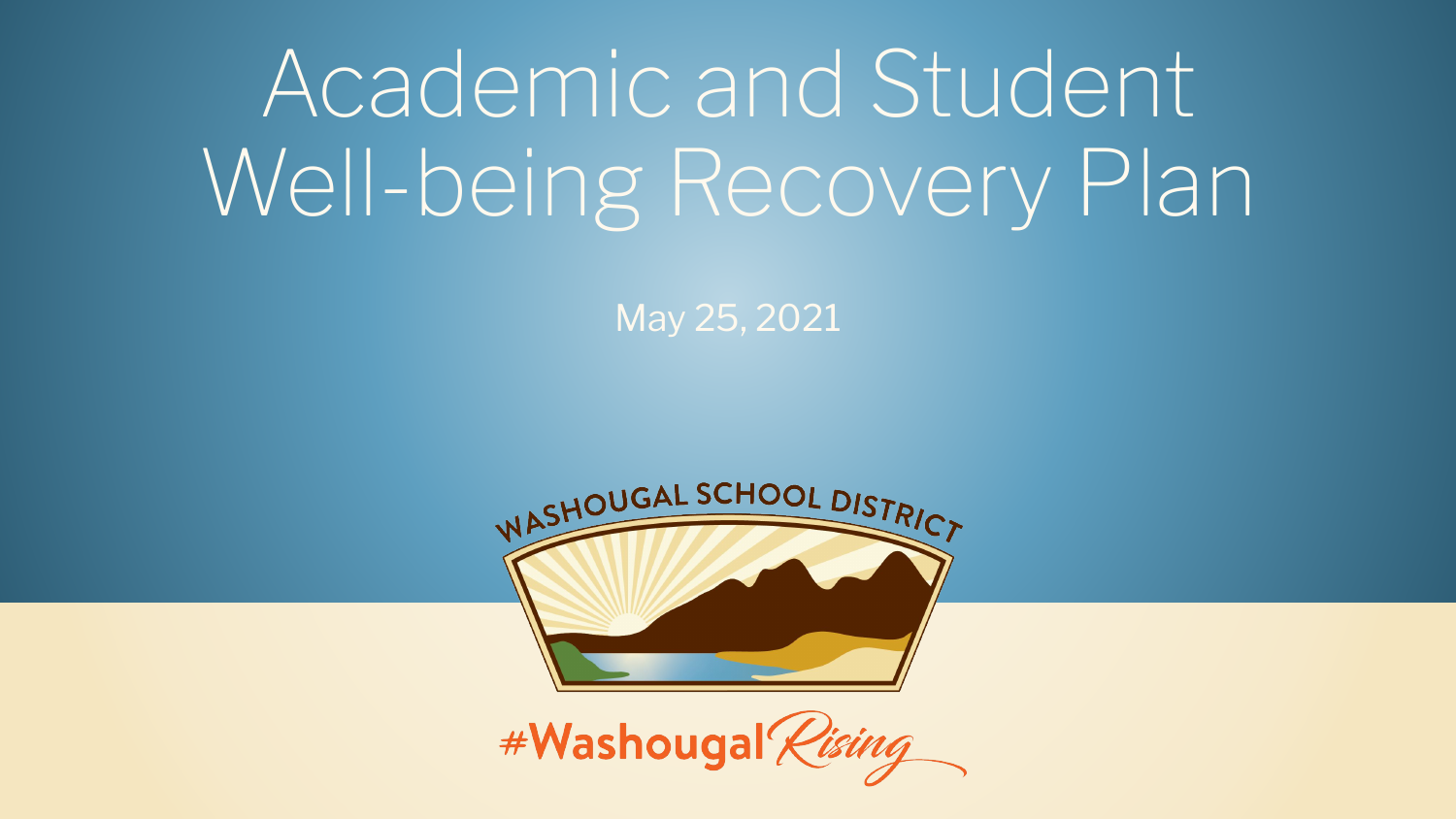### BACKGROUND

Districts must submit an Academic and Student Well-being Recovery Plan to be eligible to receive ESSER III funds.

Federal Law: Elementary and Secondary School Emergency Relief Fund under the American Rescue Plan Act of 2021, Public Law 117-2

- Funds are distributed using Title I formula
- The funds must be used to address learning loss (Washington State-learning recovery and acceleration)
- District must submit a plan for the safe return to in-person instruction and continuity of services
- Public comment must be sought prior to plan submission
- The plan will be posted on the District website

State law: LEA Academic and Student Well-being Recovery Plan (House Bill 1368; Sec. 12 [2021]). OSPI has identified additional elements required prior to plan approval:

- The district must use an equity analysis tool in the development of the plan
- School board approval of the plan will meet federal requirements for public posting and opportunity for public comment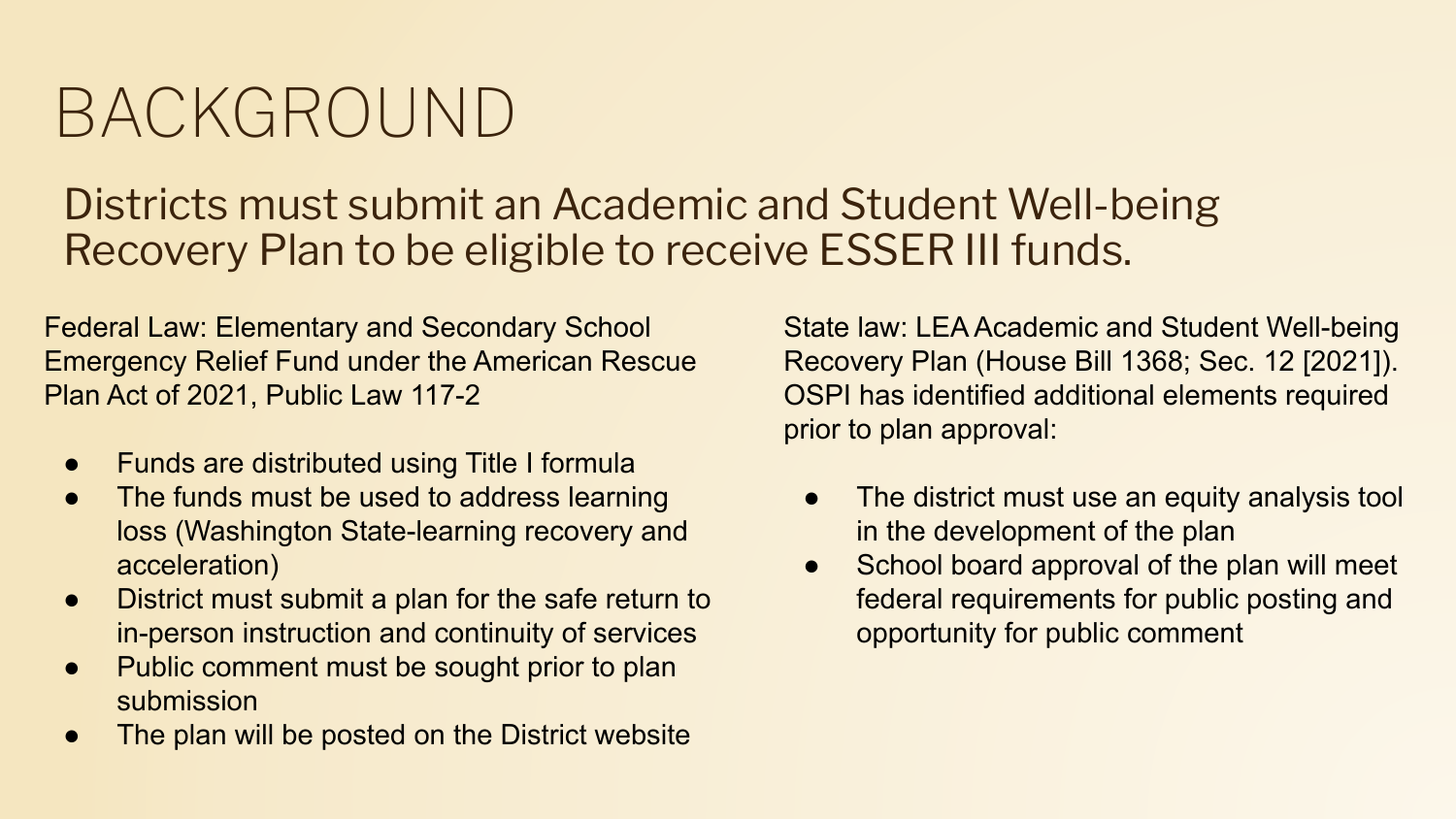| <b>PHASE I</b>                                          | <b>PHASE II</b>                                               | <b>PHASE III</b>                                                              |
|---------------------------------------------------------|---------------------------------------------------------------|-------------------------------------------------------------------------------|
| <b>JUNE 1, 2021</b>                                     | <b>NOVEMBER 2021</b>                                          | <b>APRIL 2022</b>                                                             |
| Immediate and<br>short-term<br>strategies/interventions | <b>Build on learning;</b><br>Plan longer-term<br>improvements | <b>Accelerate and</b><br>innovate for long-term<br>sustainable<br>improvement |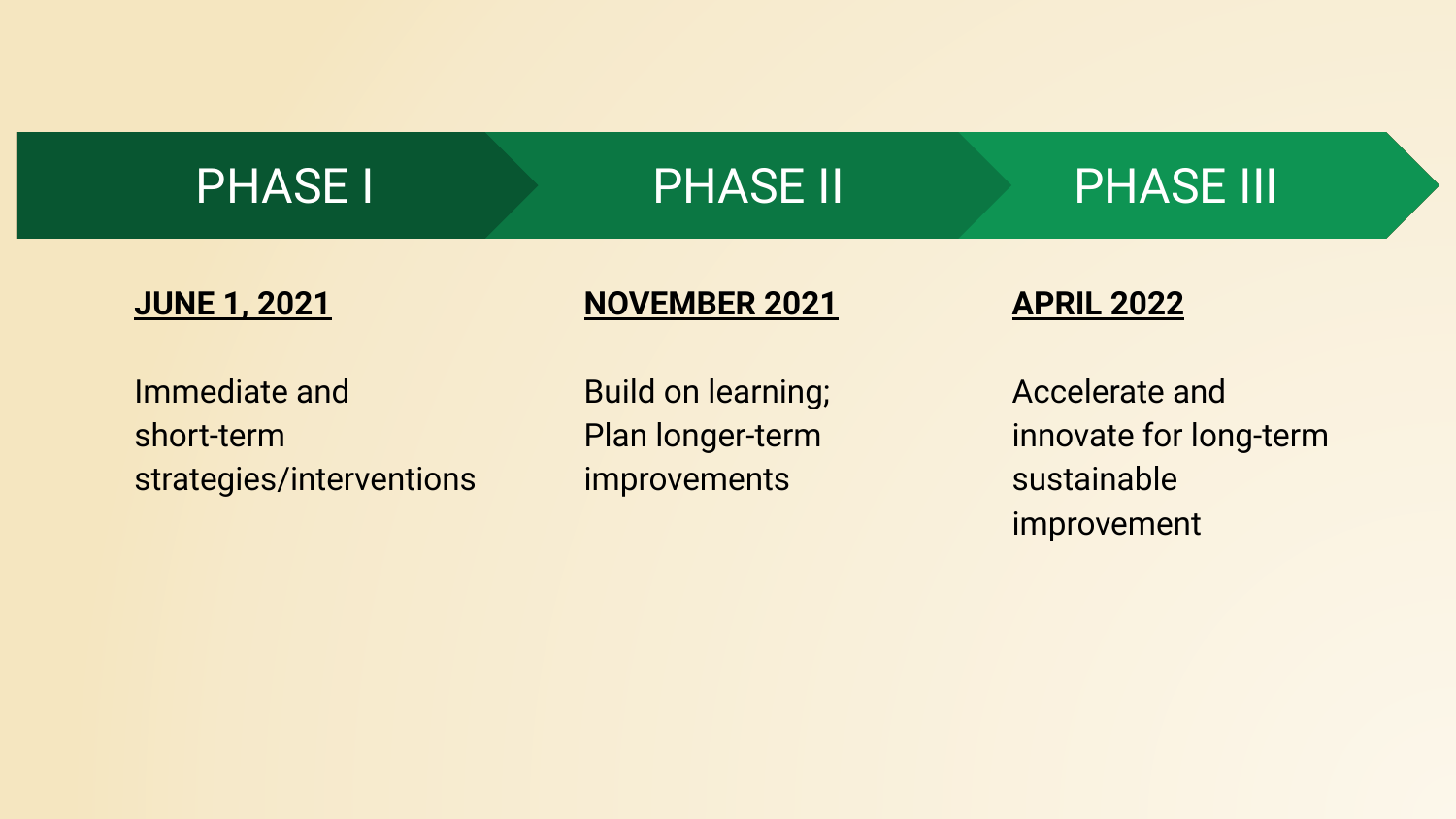#### Cycle of Continuous Improvement



(Diagnostic tools)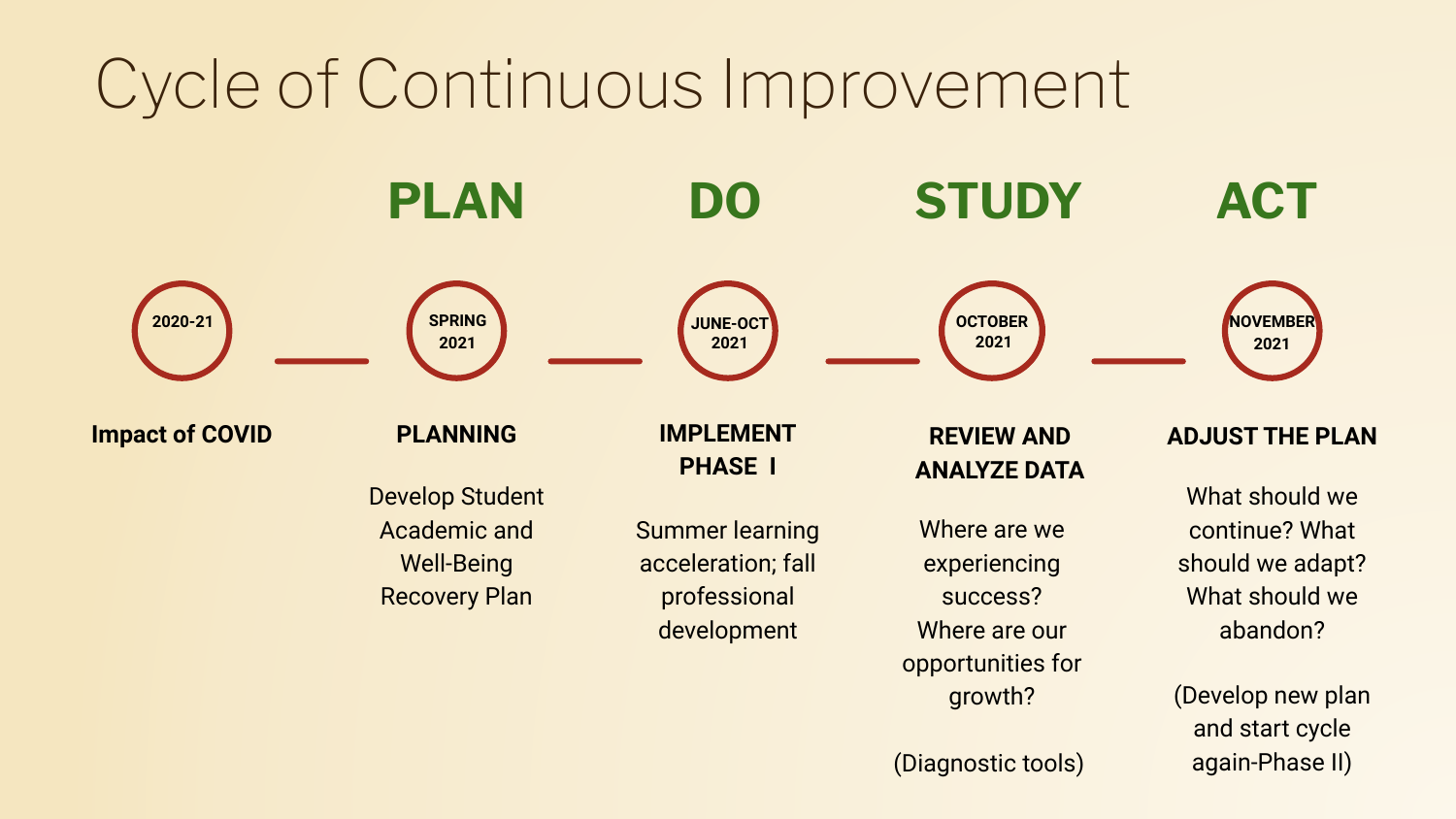#### Student Outcomes: Goals

WSD Performance Report (Ends Report) 2016-2022

- Student Academic and Well-Being Goals
- Goals have not changed\*

INTENT: ESSER III funds be utilized for academic recovery and acceleration to mitigate the impact of COVID-19

\*Additional Metric 2020-21 SEL Screener: 72% of students were not at risk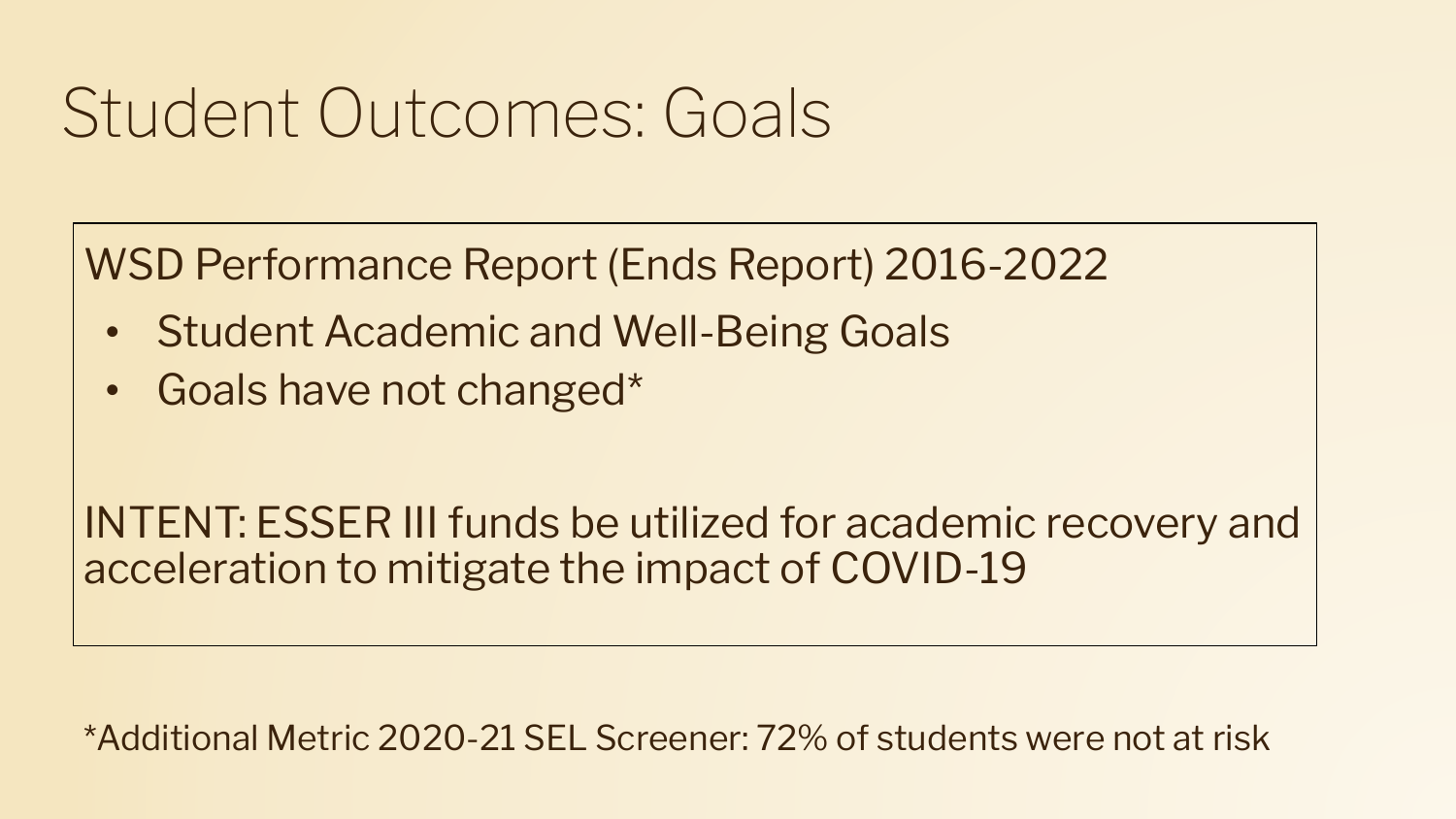### Academic and Student Well-being Plan

#### REQUIRED SECTIONS:

- Universal Supports for Students
- Diagnostic Assessments
	- Academic
	- Well-being
- Student and Family Voice
- Strategic Supports for Students
- Monitoring Progress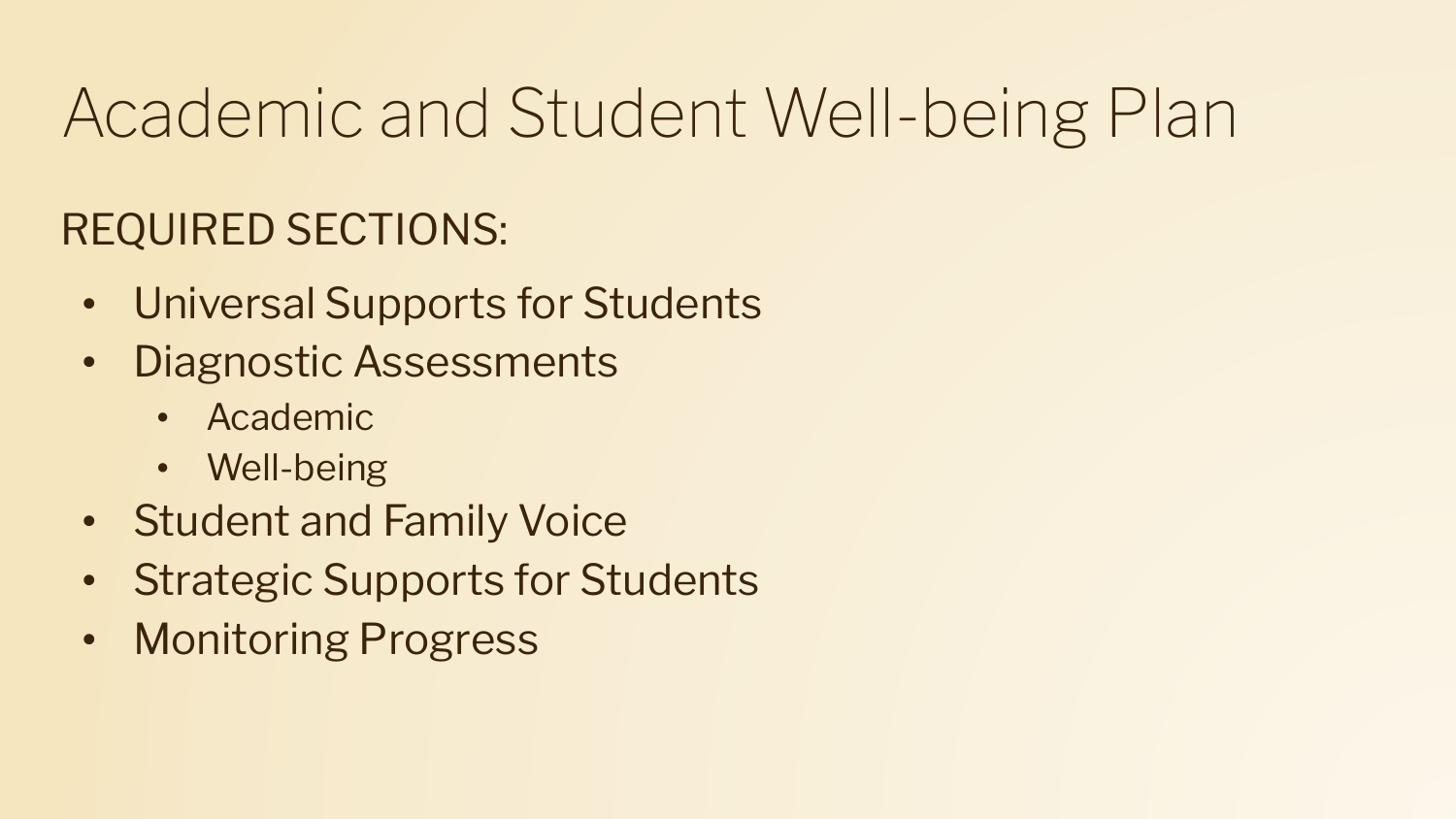### Universal Student Supports

Designed for all students

- Summer Brain Boot Camps
- Elementary Class Meetings
- Common Assessments/Essential Standards (PLC work)
- K-4 Literacy
- After School Program
- Professional Learning
- SEL Curriculum (Second Step, Character Strong)
- Extracurricular Activities (Club 8, Athletics)
- Transition Supports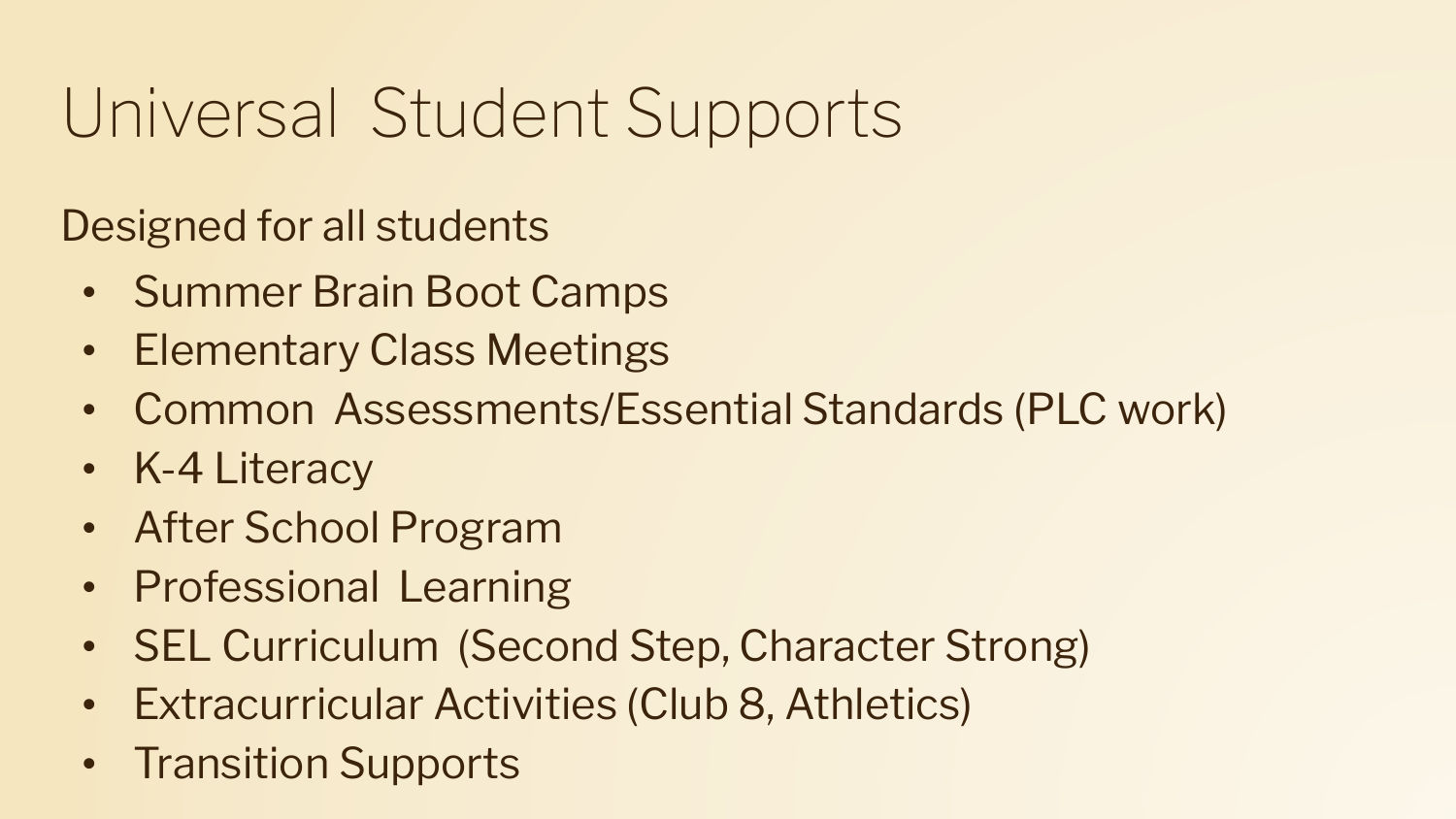#### Diagnostic Screeners

| <b>ACADEMIC</b>                | SOCIAL-EMOTIONAL<br><b>WELL-BEING</b> |
|--------------------------------|---------------------------------------|
| <b>FAST</b>                    | <b>mySAEBRS</b>                       |
| Wa-KIDS                        | <b>COVID-19 Surveys</b>               |
| iReady                         | <b>SWIS (Climate Surveys)</b>         |
| <b>Smarter Balanced</b>        | <b>Teacher Recommendation</b>         |
| <b>Teacher Recommendations</b> | Wa-KIDS                               |
| Local assessments              |                                       |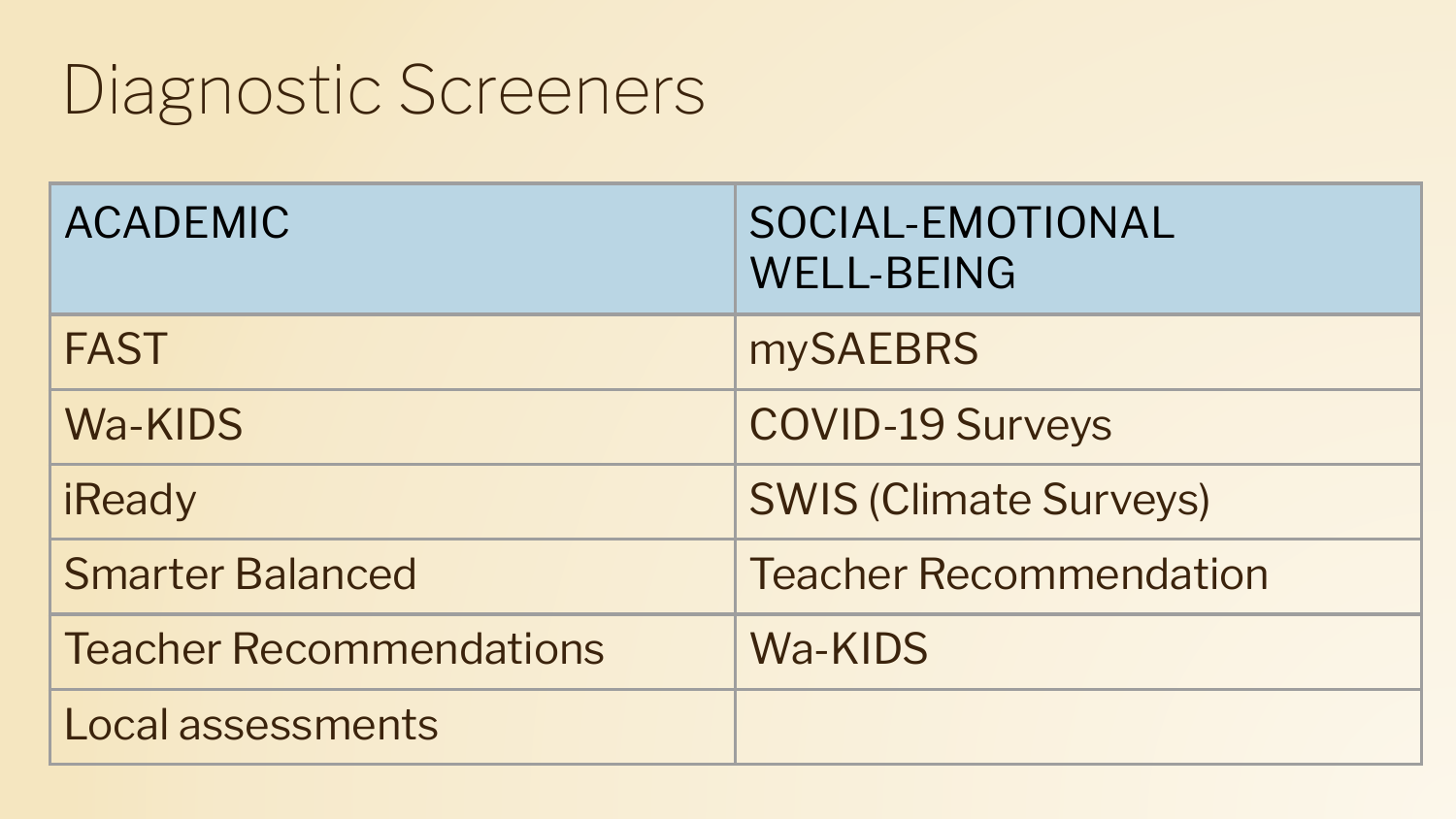#### Student, Family, and Community Voice



- Surveys
- Public Forums
	- Tea-time with Templeton
- Advisory Groups
	- **District Equity Advisory Team**
	- Dual Language Task Force
- Student Interviews
- Partnerships (Unite!)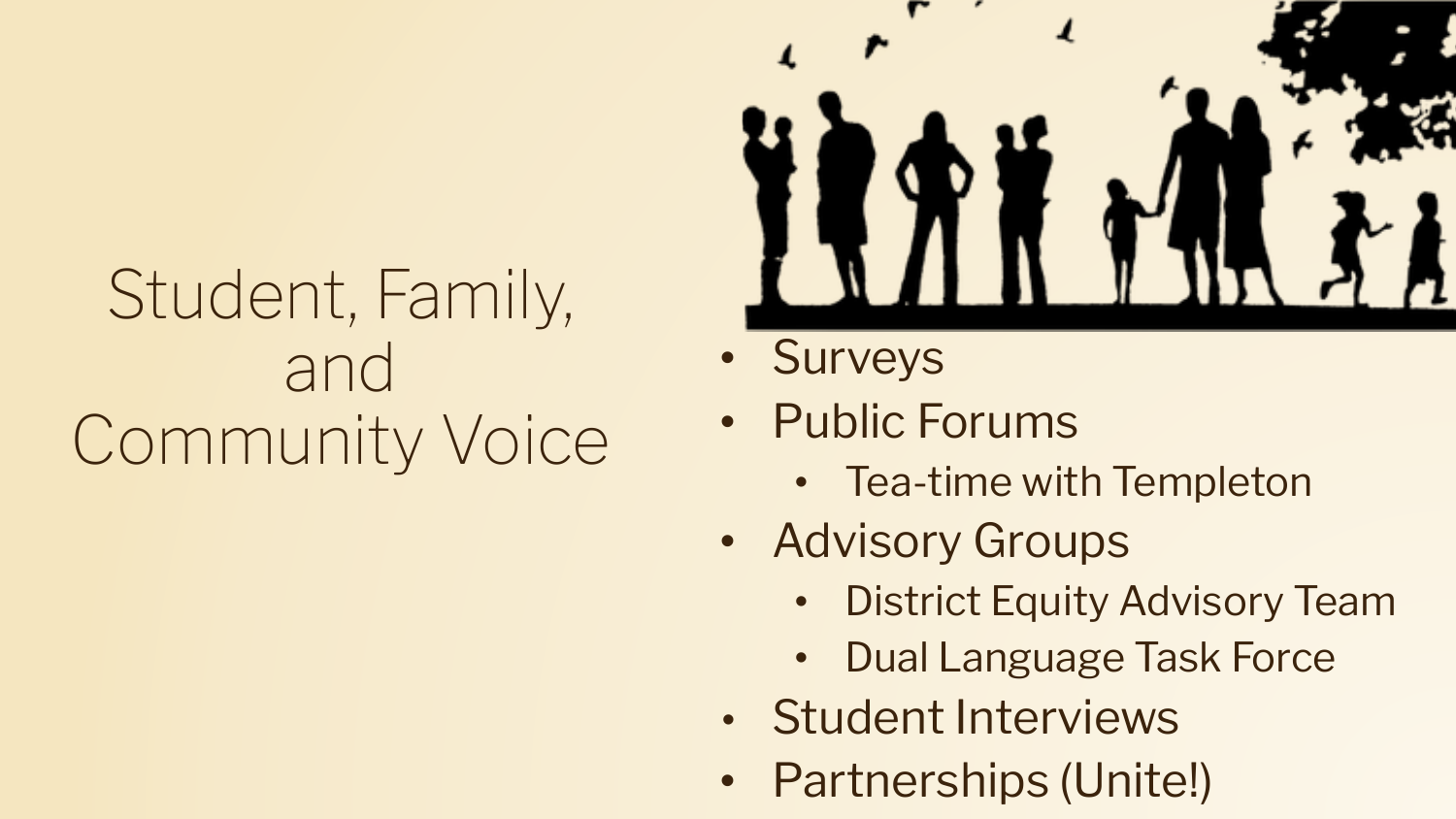### Strategic Supports

Designed for specific student groups

- Summer Splash
- Extended School Year
- Learning Assistance Program (focus K-4 literacy)
- Tutoring After School
- Mental Health Counseling
- Deans of Students (Title I)
- Inclusive Practices
- AVID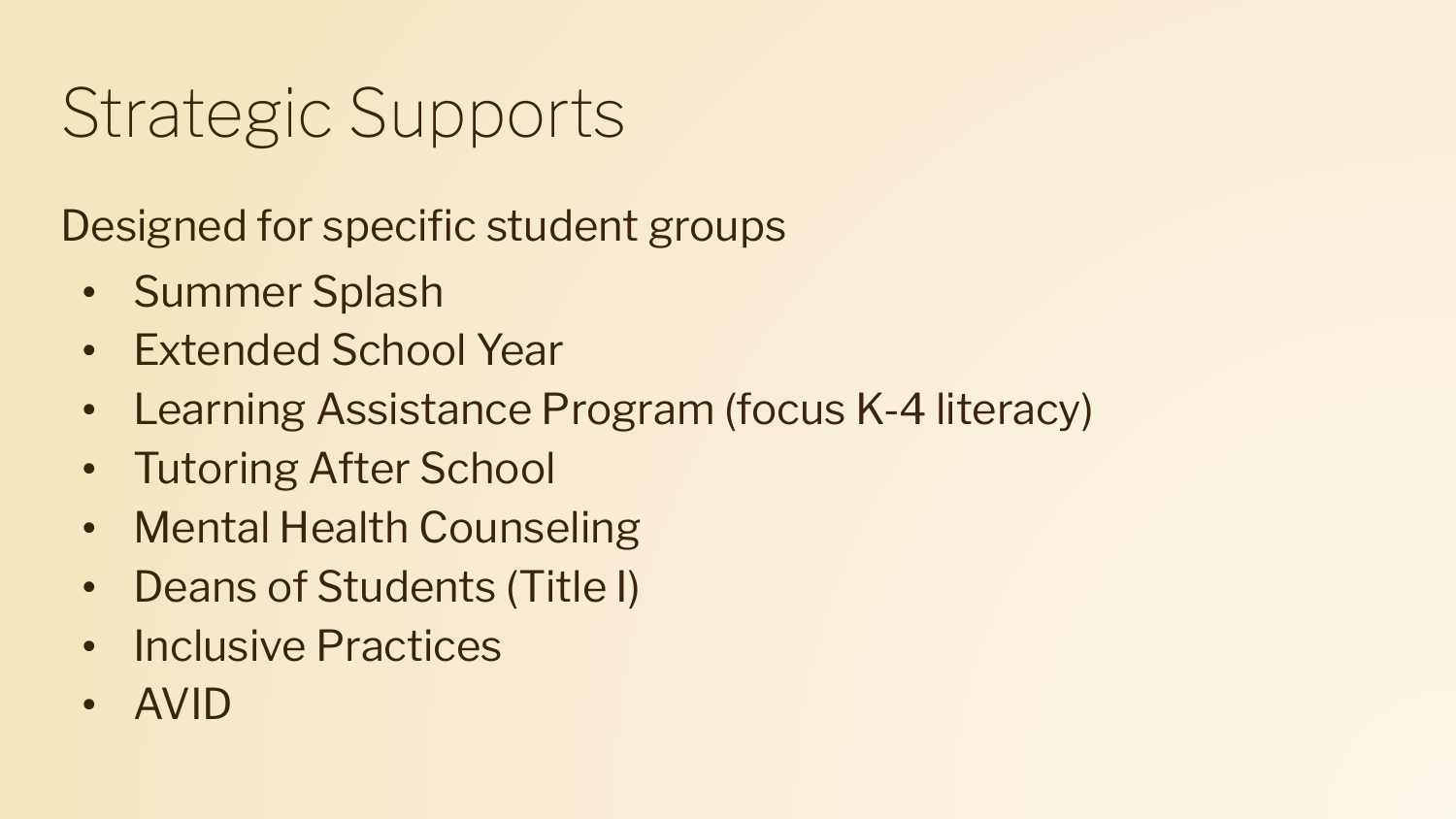#### Where do we see the most disproportionality?

- Students who are differently abled
- Students who are low income
- Students who are hispanic/latinx
- Students who are English language learners
- Students who are experiencing homelessness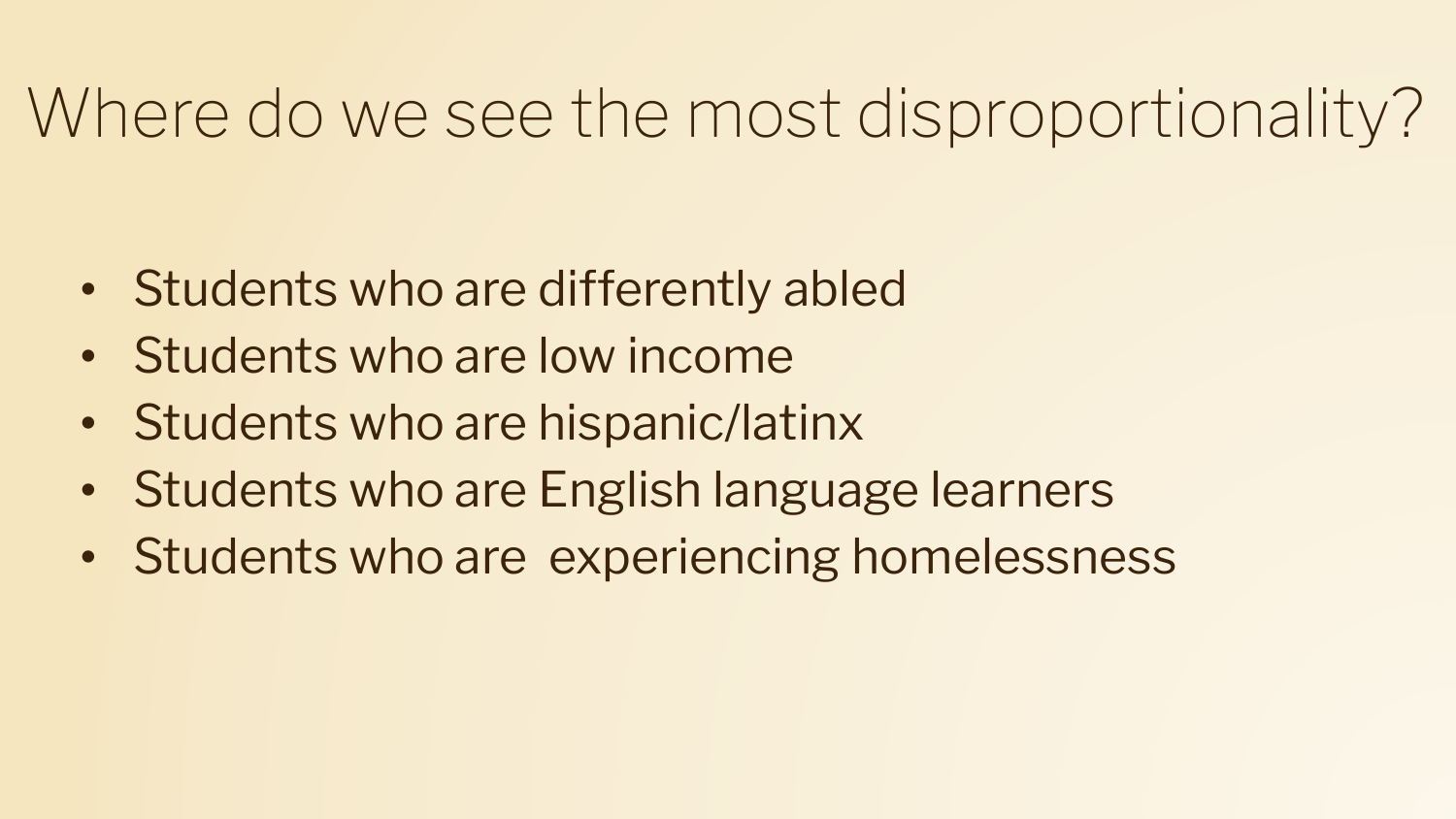### Disaggregated Data:

Small N size--impacts validity, Personalized support is provided

|                    | <b>ELA</b>       | <b>MATH</b>      | <b>SCIENCE</b>   |
|--------------------|------------------|------------------|------------------|
| <b>Foster Care</b> | Suppressed: N<10 | Suppressed: N<10 | Suppressed: N<10 |
| Non-Foster Care    | 62.9%            | 51.7%            | 52.9%            |
| Migrant            | Suppressed: N<10 | Suppressed: N<10 |                  |
| Non Migrant        | 62.7%            | 51.4%            | 52.6%            |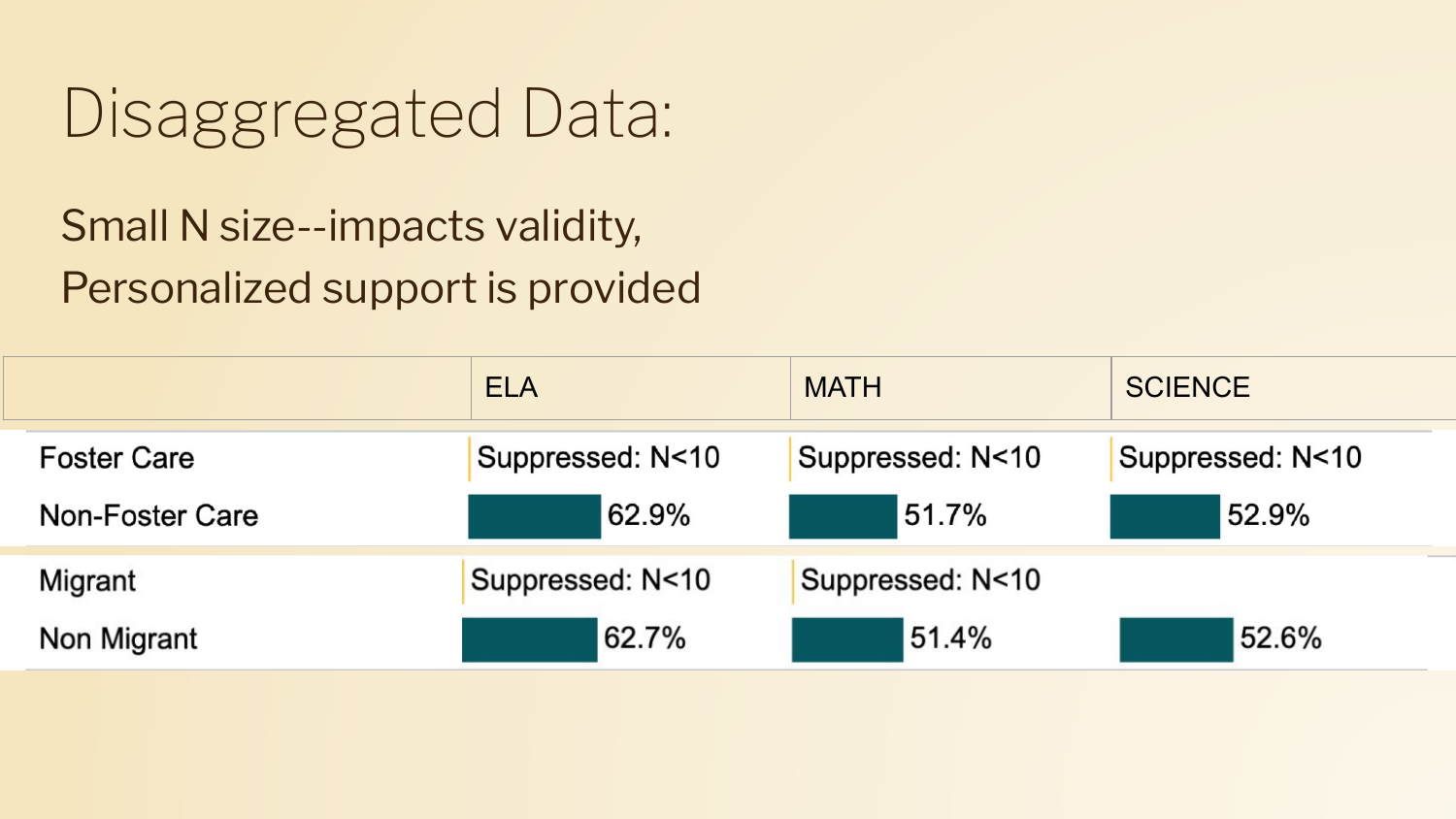#### **Washougal School District** 2018-19

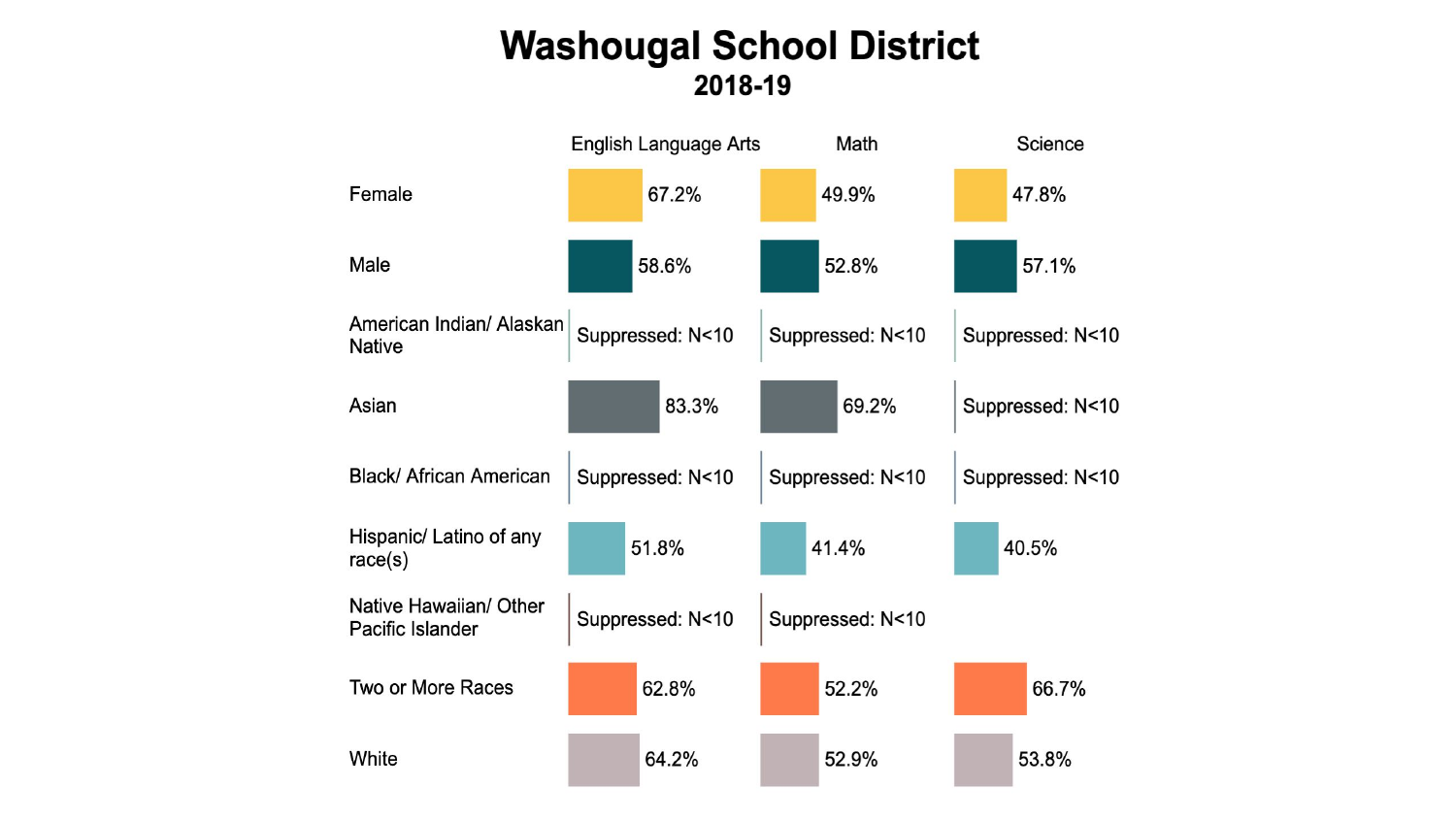#### Phase I: Summer Learning Opportunities

#### **Brain Boot Camps--NEW! K-8**

Session I June 22-July 2; Session II August 3-13 Recovery of Services offered to students served on an IEP Band enrichment Open to all schools Hosted at Gause

#### **Summer School Splash**--**EXPANDED TO INCLUDE GRADES 4-8**

July 6-July 30 Available to Title I Schools only (JMS, CRGE, HES, GES) Extended School Year available to eligible students (determined by IEP) Hosted at CRGE/JMS

#### **WHS Summer Session: June 17 - June 30**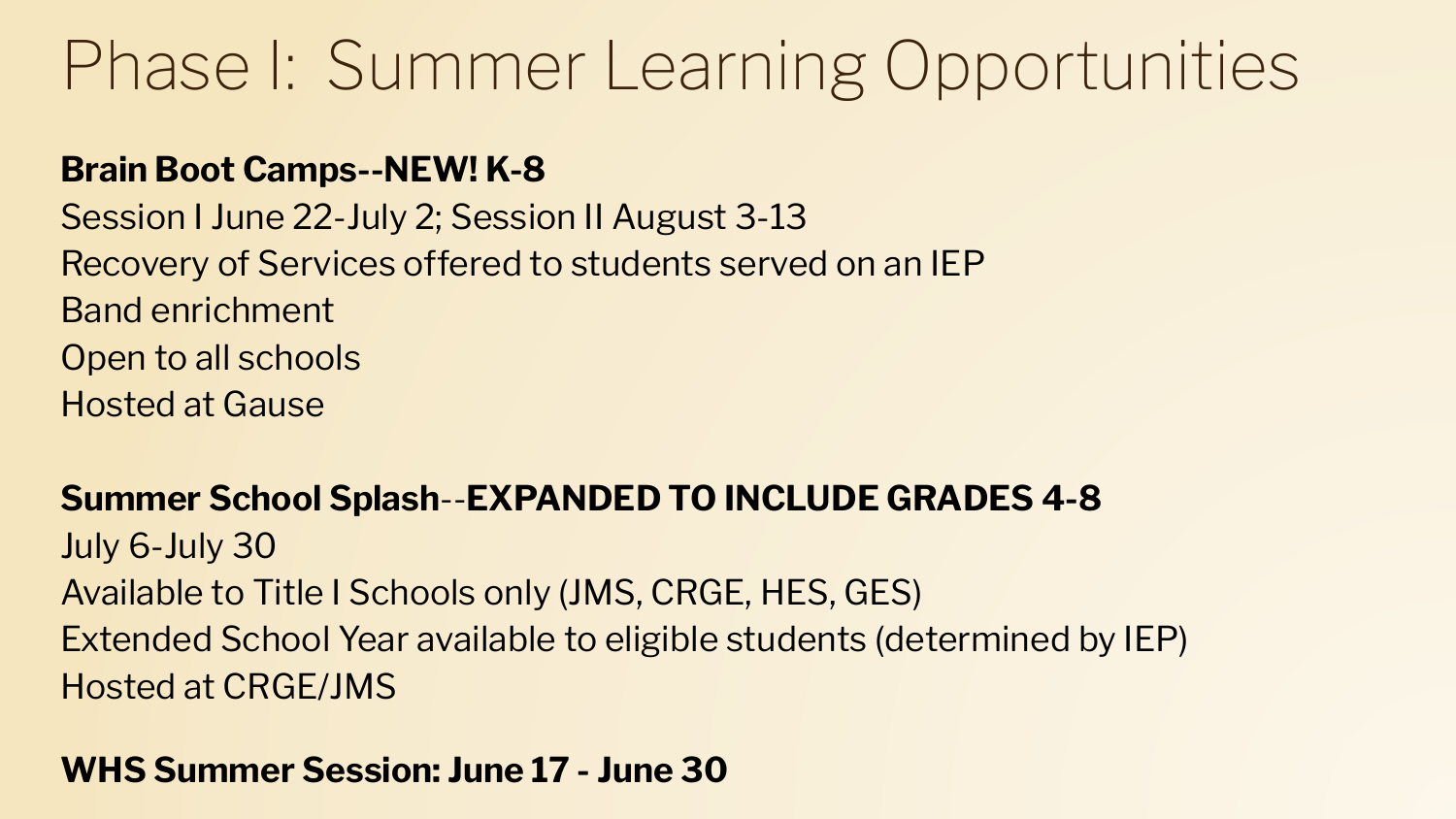### Phase I: Programs to Accelerate Learning

- Transitional Kindergarten
- Dual Language
- AVID: Achievement via Individual Determination
- Social-Emotional Learning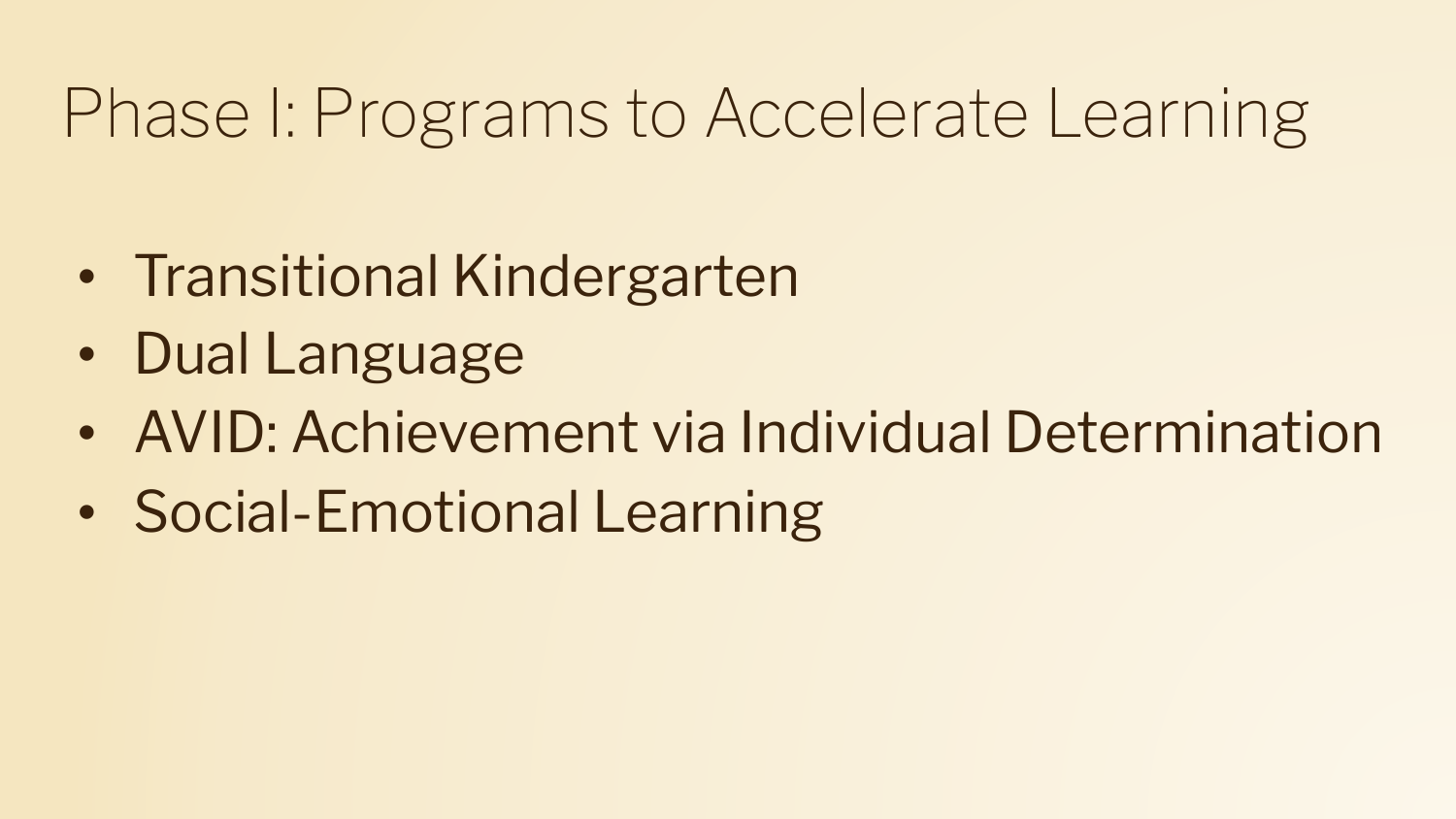#### Phase I: Professional Learning

PLCs at Work: Revisiting Professional Learning Communities

"When a school or district functions as a PLC, educators within the organization embrace high levels of learning for all students as both the reason the organization exists and the fundamental responsibility of those who work within it."

Richard DuFour, Rebecca DuFour, Robert Eaker, Thomas W. Many, and Mike Mattos